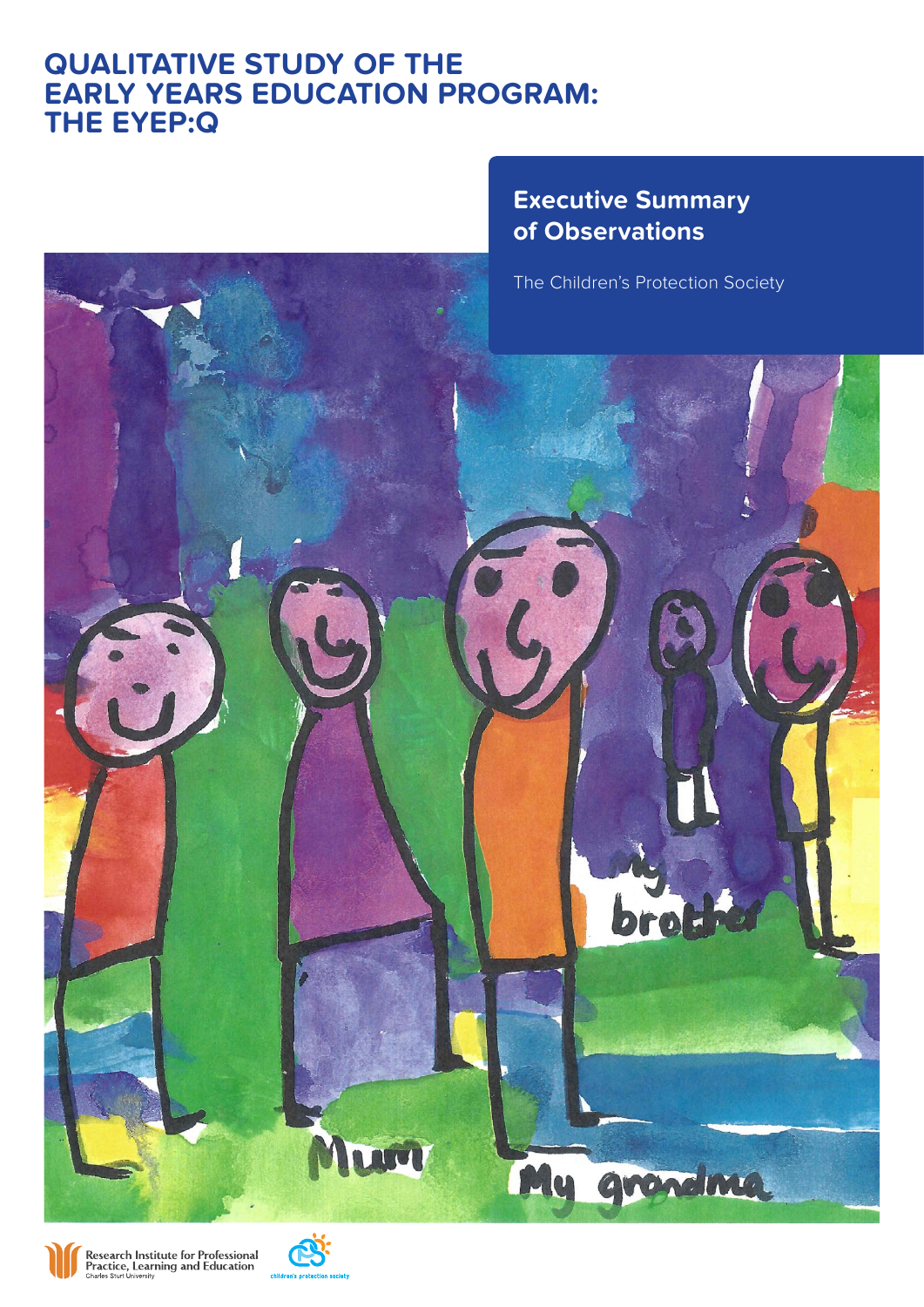#### **Overview**

As a means to positively change the life trajectory for future generations of Australia's vulnerable children, The Children's Protection Society (CPS) is committed to providing new research evidence that can be of practical benefit to the universal early childhood education and care (ECEC) sector.

International research has shown that quality matters in the provision of early childhood education and care for disadvantaged children. However, in most cases the differences in cultural context, family risk factors and available support services voids the applicability of the research in Australia.

To facilitate the urgent need for empirical evidence about the effects of this type of early intervention program, in 2010 CPS pioneered a high quality Early Years Education Program (EYEP) at a purpose built Child and Family Centre in a low-socioeconomic high-needs area of North East Melbourne.

To test the efficacy of the program, CPS commissioned both an Australian-first randomised controlled trial and cost-benefit analysis, alongside an in-depth ethnographic study into its Early Years Education Program – the EYEP:Q.

#### **The Early Years Education Program**

The EYEP is designed as a minimum three year program, targeting children under the age of three who are experiencing significant family stress and social disadvantage. The program's dual focus on care and education is designed to both repair the negative effects of an adverse family environment on brain development, and to provide a rich learning environment to prepare children for school.

Working within the National Early Years Learning Framework (EYLF), the features of the program include: high staff to child ratios, qualified staff, and an education and care model informed by attachment and trauma theory. Uniquely, the curriculum includes infant mental health consultation, integration with family support services, and focuses on building alliances with parents to sustain their child's participation in the program.

#### **Qualitative study of the Early Years Program**

Commencing in 2014 in partnership with Charles Sturt University, the purpose of the ethnographic EYEP:Q study was to examine the relationships and lived experiences of all EYEP participants (staff, parents and children) as well as describe, translate and disseminate the day-to-day activities of the education and care models.

**"**



**46** A normal child care centre with a twist.<br>All the essential components of a regul **All the essential components of a regular child care setting but with more time and flexibility**

**– Educator**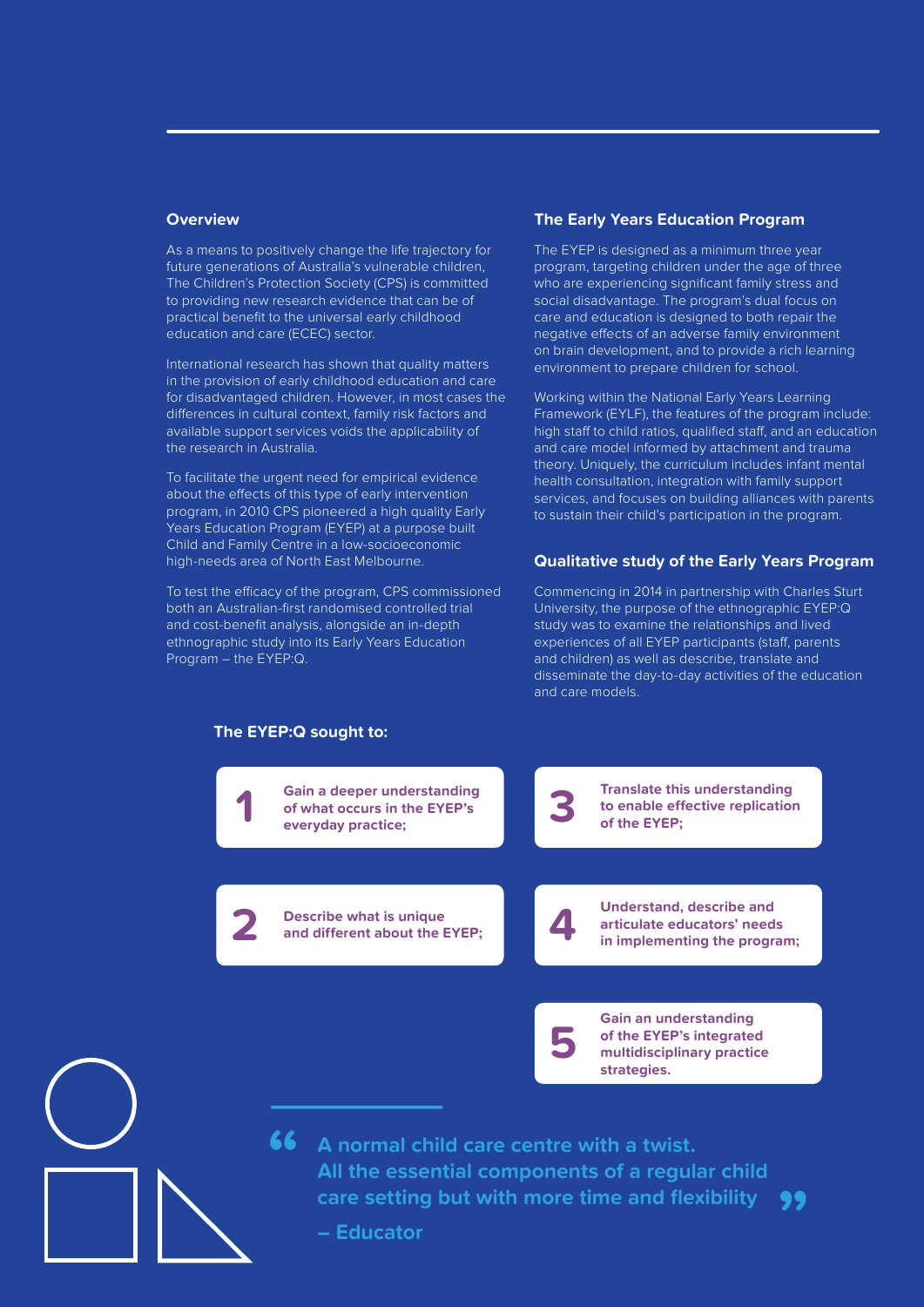### **Methodology**

A total of 83 participants were engaged in the twoyear study, whereby five data collection methods were employed including: in-depth interviews, observations, focus groups, photographs and digital recordings of interactions between educators, children and parents.

**The centre's gradual orientation exceeds the National Quality Standard - for children under 12 months, the process may take up to 12 weeks, and for children over 12 months it may take up to 8 weeks.**

## **Key observations**

The EYEP:Q study identifies the high quality of the pedagogy and the holistic child-and family-centred curriculum as underpinning the work of the EYEP, and pinpoints sustained parental engagement as the most important feature of the program.

What is clear is that the unique curriculum and interdisciplinary model of service delivery builds respect and shared understandings between professionals, ensures collaborative partnerships with families, and responds to children in ways that support their social and emotional learning.

Parents are very positive about the program, and report to have strengthened capacities, confidence and skills in relating and interacting positively with their children, including understanding and responding to their children's emotions and feelings.

Supervision, training and the input from infant and mental health consultants are identified by educators as critical in enabling their work with children and families living with high levels of family stress and social disadvantage. Informed by attachment theory, educators are able to deliver a program that attends to the impacts of trauma on a child's capacity to learn, and is of the highest quality in terms of the national Early Years Learning Framework.

**policy between the teaching rooms and with the outdoor spaces that fosters family groupings and enables children to learn from interactions with their peers of all ages.**

**From week one it was like you walk into this place, and it's such a family atmosphere, like not just a work place, you belong here " "**

**– Parent**

## **Implications for universal ECEC settings**

Evidence from the study suggests three distinct practice implications for early childhood services working with children and families experiencing vulnerabilities. Collectively, these facilitate the development of respectful, authentic relationships with families - ensuring sustained engagement and participation in the program, despite the ongoing pressures of their life circumstances.

> **Take time, and offer intensive support, to gradually orient families into the program.**

**Foster a welcoming environment for parents, and include them in their children's education and care plans.** 

**Provide high quality training for staff and educators, including attachment theory, effects of trauma on children's learning and development, and holistic approaches to curriculum and relational pedagogy.** 

**This is a high-quality service where children and families can access more than just quality education, they can get help around social and emotional development, and family systems difficulties – Educator "** The centre operates an open-door **and family systems difficulties**<br>policy between the teaching rooms **and the set of the contract of the contract of the contract of the contract of**